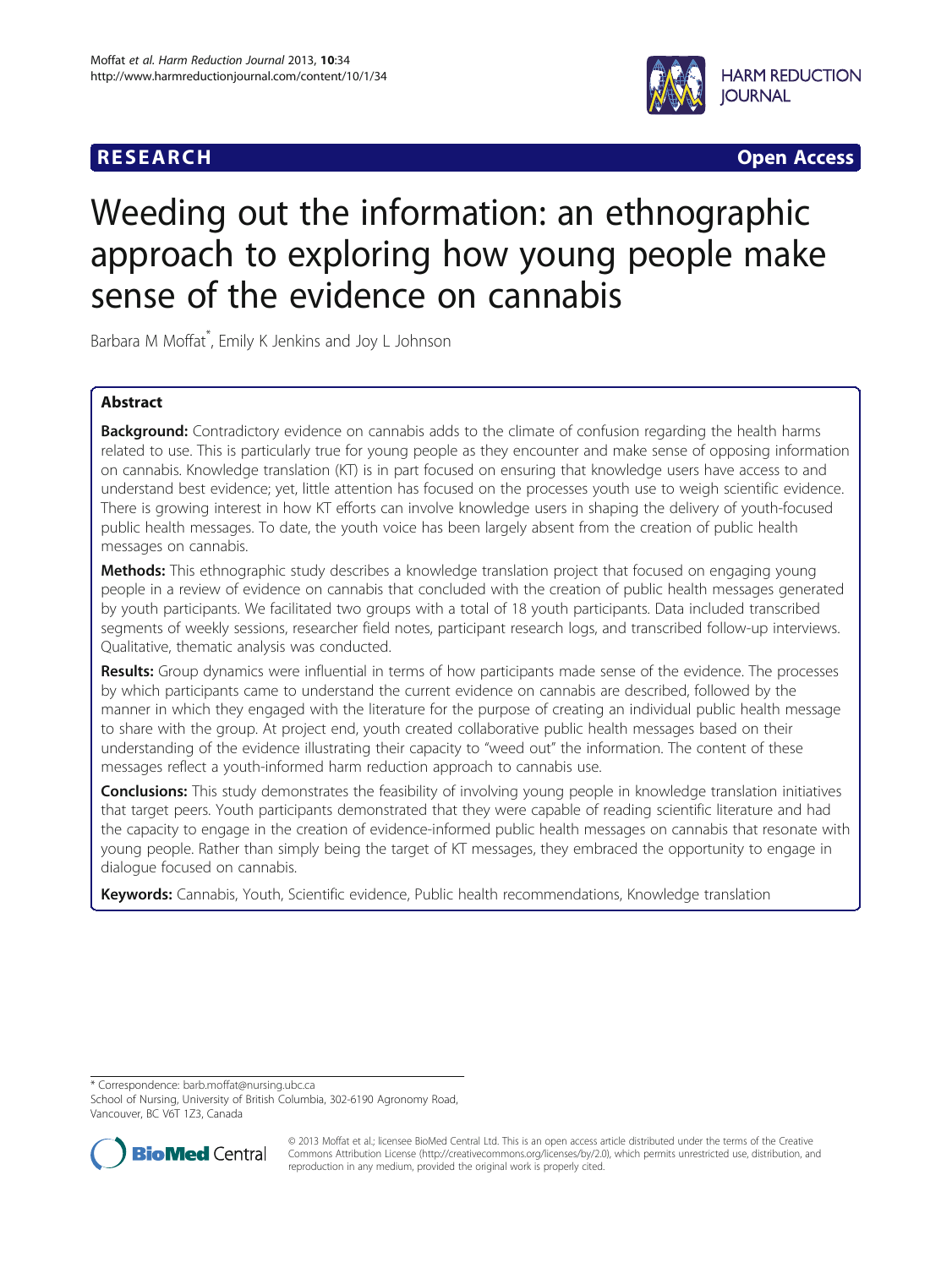# Background

Approaches to addressing cannabis use are fragmented in Canada, which contributes to a climate of confusion regarding its potential harms. On the one hand, advocates of the substance promote its beneficial properties, while those in opposition focus on the harms associated with the drug. Indeed cannabis is a complex substance with blurred boundaries between its medicinal properties and recreational appeal [[1](#page-7-0)]. Although recreational cannabis use is illegal in Canada, it remains the most widely used illicit drug particularly among young people. Health Canada data indicate that young people are experimenting with cannabis at a younger age than in the past, with the average age of first use currently at 13.7 years [\[2](#page-7-0)].

In Canada, there is growing support among law makers and health professionals [\[3](#page-7-0)], as well as the general public [[4\]](#page-7-0) for changes that will permit the regulation of cannabis in a climate where current approaches to criminalizing the substance are considered counterproductive to overall public health. The support to regulate cannabis in neighboring American States of Washington and Colorado in the 2012 United States election has added fuel to this issue in Canada. Within this environment of polarized views on the substance, little attention has focused on how young people come to understand the potential harms and benefits related to cannabis use.

Navigating the abundant research on cannabis is a continuous exercise in weighing the best evidence. Although the adverse health effects of cannabis use have been studied extensively [[5-7](#page-7-0)], some evidence remains inconclusive which adds to the challenge of addressing the harms related to this drug [\[8](#page-7-0)]. Cannabis is a complex substance with differing ratios and effects of its psychoactive components, tetrahydrocannabinol (THC) and cannabidiol (CBD) [\[9](#page-7-0)]; to date, however, the psychopharmacology of this substance has been largely under researched. Furthermore, scientific literature supports contradictory evidence. For example, the anxiolytic properties of CBD are well documented [\[10](#page-7-0)] and recently have been noted to benefit individuals with schizophrenia [[11,12\]](#page-8-0). In contrast, other findings link cannabis use and psychosis [[5](#page-7-0),[13](#page-8-0)-[15\]](#page-8-0). Translating similar conflicting evidence to make it accessible is no easy task [[16\]](#page-8-0). In the popular media, cannabis is often depicted in a way which distills and distorts scientific evidence to highlight findings that promote its salutary aspects. As a result, some young people have come to view cannabis as therapeutic [[17,18\]](#page-8-0). An in-depth understanding of how young people make sense of the contrary scientific evidence on cannabis is lacking in an era and social context where they are exposed to diverse sources of information.

An absence of consistent messages and harm reduction strategies related to cannabis has particular implications for young people as they encounter opposing information and make choices regarding its use. Within the Canadian context, young people receive adult-driven public health messages emphasizing the harms of cannabis, yet frequently hear about permissible medicinal use and are exposed to an environment where recreational use among peers and adults is common. Adolescence represents a critical developmental period for targeting substance use prevention and harm reduction strategies given that experimentation with substance use coincides with this stage of development. If our intention is that young people minimize the harms related to cannabis use, an understanding of how they engage in weighing the evidence and making decisions regarding use is indicated.

Approaches to addressing the topic of cannabis are inconsistent in school settings in Canada. A dominant abstinence discourse prevails in some high school communities with well-intended anti-drug messages to refrain from cannabis use altogether. Relying solely on such messages, however, may be ineffective as many young people have started to routinely use cannabis by their early teenage years. Other high school communities convey messages emphasizing that cannabis use will not be tolerated during the school day, which some youth interpret as an attempt to avoid addressing the topic directly [\[19](#page-8-0)]. In short, open dialogue and balanced discussion about cannabis with young people is lacking, resulting in minimal engagement to explore their understandings of the risks associated with cannabis.

Reducing the potential harms related to cannabis use requires a planned process of disseminating information and engaging in dialogue regarding the reasons for use and the associated risks based on the best evidence available. The growing field of knowledge translation (KT), which is aimed at promoting the utilization of best evidence to improve health outcomes, provides a useful lens for informing efforts to reduce the risks associated with cannabis use among young people. While KT is a broad field encompassing a range of approaches, there is heightened interest placed on the importance of utilizing collaborative methods, engaging end-users of knowledge throughout the KT process [\[20,21\]](#page-8-0). Referred to as interactive or integrated KT, this type of approach is seen to enhance the relevance and meaning of research evidence among knowledge users [\[22\]](#page-8-0). Although the decision to use an integrated KT strategy should be based on the purpose of the research and desired outcomes, it may provide a particularly useful approach for enhancing the utilization of evidence among young people given that "children do indeed interpret their worlds differently from adults; they have distinctly different perspectives,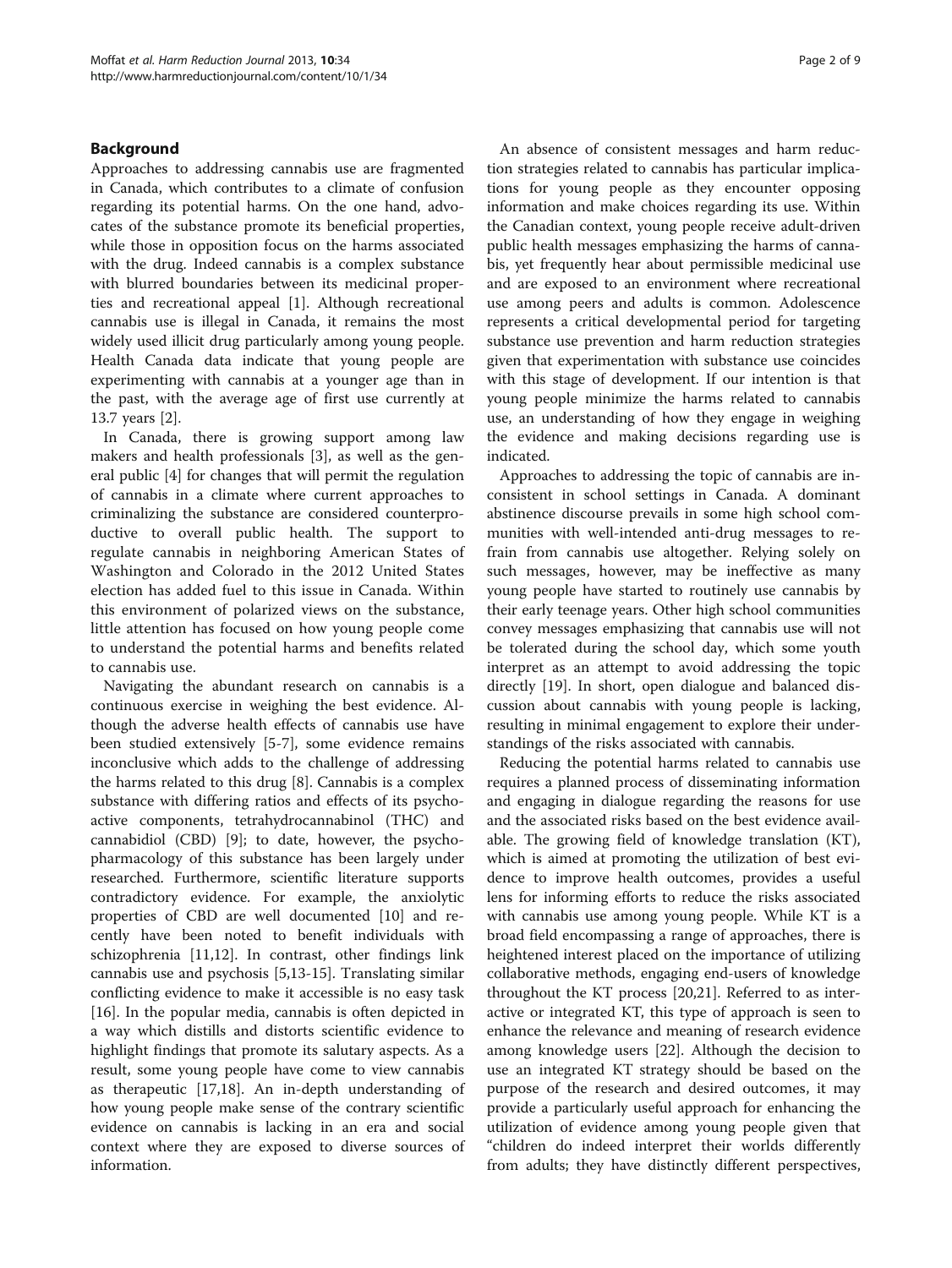values and understandings about all sorts of things…" [[23\]](#page-8-0) p. 318. However, while KT provides a mechanism for enhancing youth awareness of best evidence on the harms associated with cannabis use, to date, there has been a reticence to share such evidence with young people within the school context. As a result, there is a lack of understanding regarding young people's ability to actively engage in the KT process — to critically weigh or appraise scientific evidence, or to be involved in the development of public health messages targeting youth; a gap we seek to address in our research.

It is clear that youth require evidence-based, culturally appropriate strategies that can effectively convey the risks associated with cannabis use. In this KT study, we engaged with young people in a supportive academic environment to foster the development of basic research and critical thinking skills with the goal of enhancing youth capacity to navigate the scientific and lay literature pertaining to cannabis. The purpose of this project was twofold: 1) to understand the processes by which young people work collaboratively to make sense of evidence on cannabis and, 2) to understand how youth engage with the literature for the purpose of contributing to the public health dialogue on cannabis.

# Methods

An ethnographic approach was used in this study to observe how young people worked with cannabis-related materials, synthesized information, and interacted with peers during group activities. An ethnographic approach focuses on complex and multilayered practices and the meanings attached to processes and practices utilized [[24\]](#page-8-0). Ethnographic methods are well suited for providing a holistic approach to explore a phenomenon, in our case, how participants made sense of scientific evidence on cannabis and created public health messages, and presenting this information from participants' perspectives [\[25](#page-8-0)].

Ethical approval was obtained from the Research Ethics Board at the University of British Columbia. Information about participating in this study was circulated widely within high school communities. Our sample consisted of two groups and included a total of 18 young people (10 females and 8 males), aged 15 to 18, who were hired to participate in weekly study sessions. Most participants had never tried cannabis  $(n = 12)$ , a few had tried on several occasions  $(n = 3)$  while others used it regularly  $(n = 3)$ . The first group took place over a six-week period ( $n = 10$ ), and the second group met over the course of eight weeks  $(n = 8)$ . Group 1 was facilitated by two adult researchers, whereas Group 2 was facilitated by one adult researcher and one youth who had been a participant in Group 1. The sessions were held after school at the University of British Columbia in

a conference room transformed into an informal learning environment. The group sessions began with an introduction to the basic topics of research, such as confidentiality and informed consent, and participants signed a consent form which outlined the expectations of the research project (e.g., completing homework, attending all sessions). Weekly activities included reviewing select literature and other sources of cannabis-related messaging as well as preparing an individual evidence-informed public health message.

To facilitate the participants' skills in evidence appraisal, we engaged them in group learning activities that involved a discussion of materials (i.e., research articles, reviews, lay commentaries) selected by the team on topics such as distinguishing evidence from opinion and balanced from biased content. Participants also attended a library orientation that focused on conducting literature searches. In addition, the research team provided ongoing support for accessing and interpreting articles related to their personal projects.

Data were collected from a number of sources. Participants maintained reflective logs and presented their evidence-informed public health message at the end of the project. Sessions were audio-recorded and relevant segments were transcribed. Throughout the project, participant observation occurred and extensive field notes were made; the youth facilitator in Group 2 also maintained field notes. A member check was integrated into the analysis that involved sharing excerpts from group discussion, and emerging findings to ensure that the research team was on track with early analysis and to maximize participants' understanding of the research process. Individual follow-up interviews were conducted with all participants to further explore their reflections on making sense of the evidence on cannabis. Although we draw on different sources of data in this paper, we focus on the observational component of this ethnographic study, thereby supporting the research teams' interpretations of how participants worked collaboratively to make sense of the evidence and how they engaged with the scientific literature.

Analysis involved a team of three researchers who focused on reviewing and interpreting sections of the data that focused on how youth made sense of the evidence on cannabis. The software program, NVIVO, was used for the purpose of storing and organizing the data. One member of the research team (BMM) was responsible for managing and coding relevant data. Emergent themes and relevant excerpts from the data were discussed with the research team to ensure accuracy of interpretations.

# Results

Reviewing the evidence on cannabis was an uncharted and challenging task for the participants. From the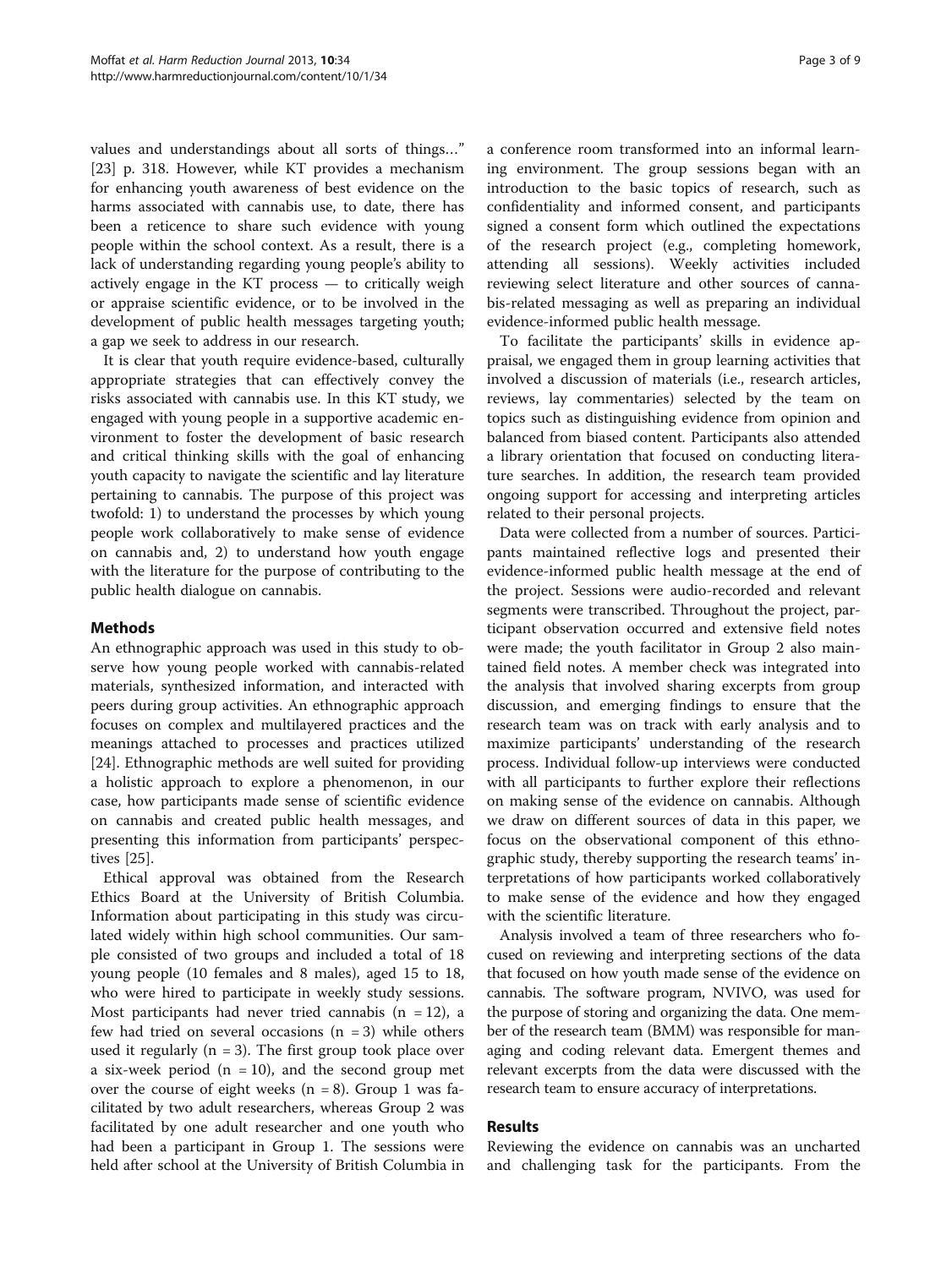outset, they were enthusiastic vis-à-vis the prospect of learning more about cannabis and the opportunity to participate in ongoing discussion focused specifically on the substance. We begin by turning our gaze to the overarching group dynamics that unfolded within the confines of this research project. Next, we describe the processes by which participants made sense of the current evidence on cannabis, and finally we depict the manner in which they engaged with the literature for the purpose of creating a public health message to share with the group. At project end, youth in Group 2 created collaborative public health recommendations based on their understanding of the evidence. One participant from Group 2 assisted with the development of a brochure showcasing these messages.

# Group dynamics at play

Participants came to the project with different perspectives and experiences. This clearly influenced the dynamics within the group and shaped the process of collaboratively engaging with the evidence. Some of the young people revealed that they knew very little about the substance, while others possessed strong opinions and claimed knowledge based on their personal cannabis use. This made for animated discussions, inspired curiosity for learning, and accommodated diverse perspectives and dialogue focused on the evidence.

Comfort levels and participation during discussion were distinct between both groups. Personal experience with marijuana was a powerful force that was particularly palpable in Group 1. Those who were regular cannabis users were vocal, revealing their use to others early in the process; they also spoke with authority. Those without personal cannabis experience listened intently to the confident and persuasive voice of "knowledge" based largely on personal experience. Subtle silencing transpired suggesting that some participants were unprepared to challenge this self-assured voice. In contrast, the participants in Group 2 were immediately relaxed with one another. This group included several youth who had used cannabis occasionally, but no regular cannabis users.

In both groups, certain participants (including those without personal cannabis experience) spoke with considerable ease. During discussion, these youth made frequent contributions about their understandings of the evidence and were influential players as demonstrated when select content was later picked up and repeated by others. One participant, who had smoked marijuana once, was described by his peers as having "a way of capturing the audience" when sharing his understanding of the evidence. On occasion, articulate and effusive youth shared misinformation unknowingly whereby it was necessary for the research team to provide clarification.

Other participants' contributions regarding the evidence were measured, suggesting a preference for reflection while quietly making sense of the evidence. These youth surprised the team with their sophisticated understanding of cannabis at project end. Despite the serious focus of the sessions, the dynamics also included laughter and playful elements that were most often initiated by the male participants. Humor appeared to be a way to puncture potential awkwardness within this context of different perspectives and experiences.

# Expecting simple answers

Many participants entered into an examination of the scientific literature with the notion that there would be clear, straight forward answers in the research on cannabis. This was based on the assumption that this body of science was firmly established. As a result, many looked for single causes in research findings and pursued consistent and concrete results. Within little time, however, they encountered unanticipated and contradictory evidence. Many expressed their frustration with these perceived shortcomings in the evidence that was particularly apparent when researchers acknowledged that findings remained "inconclusive." Proposed "theories" of benefit and harm undermined any sense of certainty and, for some youth, they were difficult to grasp. In response, many participants became guarded when making sense of the evidence; some reacted with skepticism. For example, with regard to the association between cannabis and schizophrenia, one participant remarked, "it could be this [or] it could be this… and it might not be marijuana that's causing this, [pause] or it could be." Another young person was particularly dissatisfied when researchers concluded with the phrase "we don't know" which was interpreted as "an easy out".

It's a classic answer for a complicated question in science …it's better than saying an answer that could be false or that you don't really have sufficient evidence to back up. So it's not necessarily like not a bad answer, well, I want more. (Female, 17, occ. MJ use).

It was also somewhat unsettling for some participants to realize that the evidence was neither as solid nor straight forward as had been suggested when exposed to abstinence styled public health messaging. At the same time, it was as if a light switch had been turned on; most were beginning to appreciate the complexity surrounding the substance and were intent on unraveling the puzzle so as to gain more certainty. After reading one academic article, one young woman noted in her log, "the claim that I found interesting was the negative effect on memory may depend solely on the strain [of cannabis]." These youth embarked on the challenge of unpacking the evidence on cannabis to gain more clarity.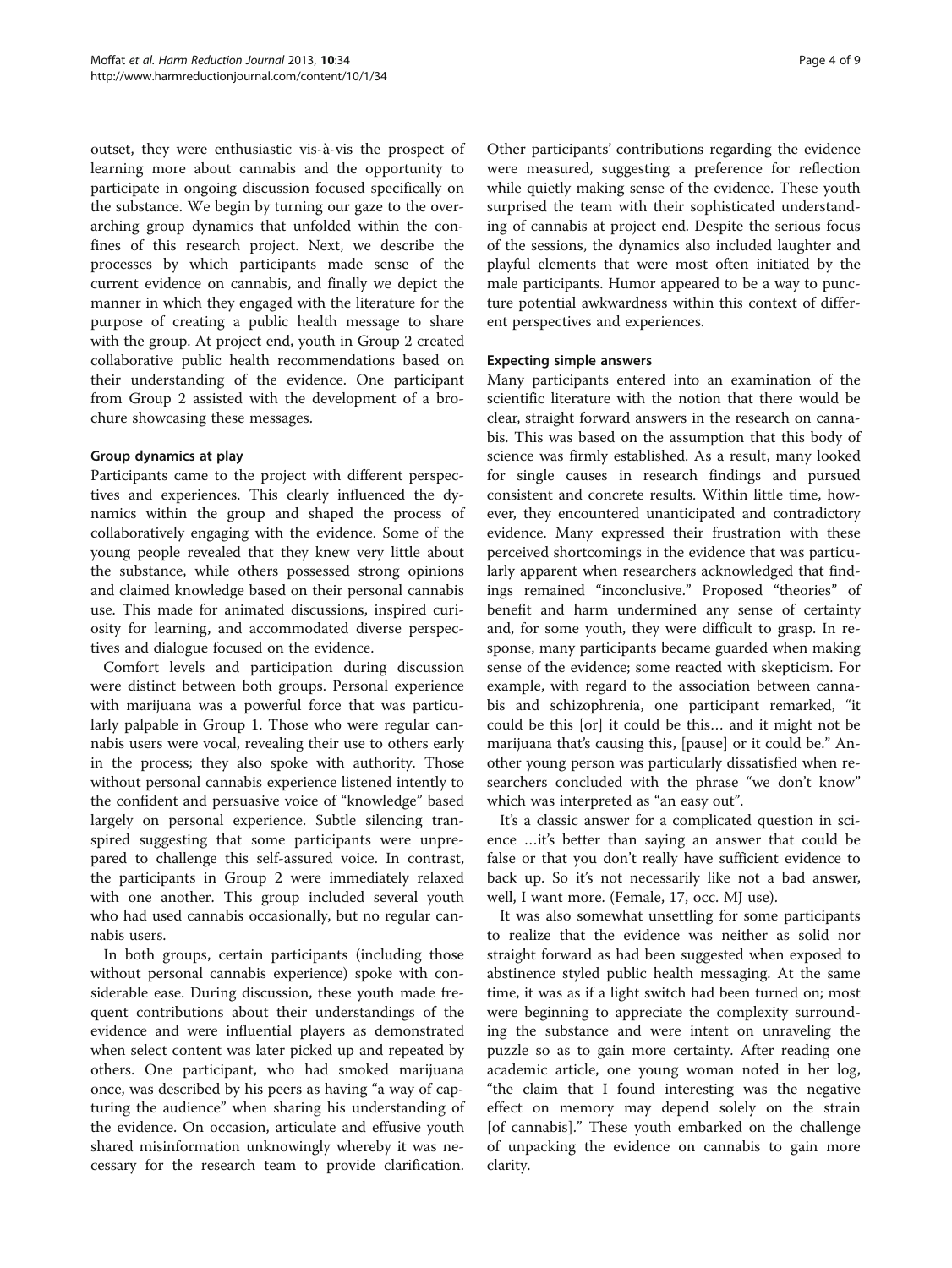# Wrestling with uncertainty

Participants engaged with and "puzzled" over contradictory and inconclusive findings. In addition, unexpected evidence challenged what young people had previously held to be true, which was an obvious source of confusion. Certain findings were simply labeled "bizarre," pointing to the level of surprise for some participants. For one young man, firm beliefs about the health harms of cannabis were exposed and needed to be re-examined when confronted with evidence suggesting that smoking tobacco was more harmful than cannabis. A female participant commented on the evidence related to cannabis use and driving noting how it was "kind of hard to wrap your head around" some of the evidence adding, "Marijuana impairs your psychomotor performance, so why would some drivers actually improve their performance?" Findings could not be taken at face value. Participants' efforts and abilities to absorb new information required inquisitiveness and diligence.

Use of conditional language added to existing uncertainty. Specifically, the terms "could" and "may" that frequently appeared in scientific materials were deemed unsatisfactory and vague. In addition, the concept of "risk" was elusive and hard to comprehend. Weighing balanced evidence that explored risk was particularly challenging for those who had previously aligned themselves with strong beliefs that cannabis was either safe or harmful. As such, one young person, a fervent advocate for the use of vaporizers, initially had difficulty accepting that there were risks associated with "vaporizing" cannabis. In contrast, those who had always seen it as a harmful substance struggled to acknowledge the value of purported medicinal benefits.

Some participants came to understand that there were degrees of evidence when sorting through "information." One young person noted the importance of being able to distinguish between "facts, kind of facts, and somewhat factual." Communicating their confusion, emerging understandings and insights of the evidence with one another appeared to be a helpful outlet as participants recognized a shared uneasiness with the uncertainty in the literature.

# Relaxing with ambiguity

Over time, we observed that most participants developed the ability to consider opposing findings when making sense of the evidence by applying varying degrees of critical thinking. Most were gaining skills in recognizing bias and valued balanced reporting in the literature that they were encountering.

Participants settled into a position where they proposed that cannabis "affects everybody differently", making it a substance that was "not black and white". This indisputable stance appeared to bring some relief. Having reviewed select evidence, they had gained a level of confidence and reflected on how they understood the status of the evidence. The limitations were underscored with claims that "everyone said there needs to be more research". One youth concluded that "confounding factors can contribute to the results". They readily acknowledged that the topic of cannabis was "so controversial". Having explored the literature and weighed the evidence, they felt justified with their position in this middle zone where cannabis was perceived as neither good nor bad.

I thought doing the research would kind of help us find the 'yes' and the 'no's, but it actually didn't, it made us more confused. But we did learn more of the why it could be 'yes' or it could be a 'no'. So, I think those are really valuable towards finding the conclusions. (Female, 16, non-user).

Despite this lack of certainty in the midst of inconclusive and conflicting evidence, the exercise of inquiry was deemed to be worthwhile.

Most youth who came into the project thinking that cannabis was "all bad", no longer believed that was the case at project end, an unanticipated finding for the research team. Furthermore, those who initially held extreme beliefs about cannabis as either a good or bad substance appeared at ease with their uncertainty. Participants had gained an appreciation for the complexity surrounding the evidence on cannabis. Most had developed basic critical thinking skills and were better able to identify bias and unreliable sources of information. As a result, participants were able to relax within the scope of uncertainty that was present in the literature.

# Approaches to reading the literature

Reading the scientific literature involved encountering new terminology and interpreting a "different" style of writing initially described as "hard to read/understand due to the vocabulary and complex sentence structures". Participants soon developed strategies for "weeding out the information". The degree to which participants remained engaged in the activity of careful reading varied over the course of the project. Two distinct styles became apparent within several weeks: effortful engagement and intermittent engagement. Although some participants drew on both approaches depending on the material at hand, most relied primarily on one style. Of note, there was no association between personal cannabis use and style of engaging with the literature.

With the first approach, participants became immersed in a methodical sorting through the evidence on cannabis because they were curious about the topic and wanted to learn. They demonstrated perseverance when grappling with challenging and unfamiliar materials,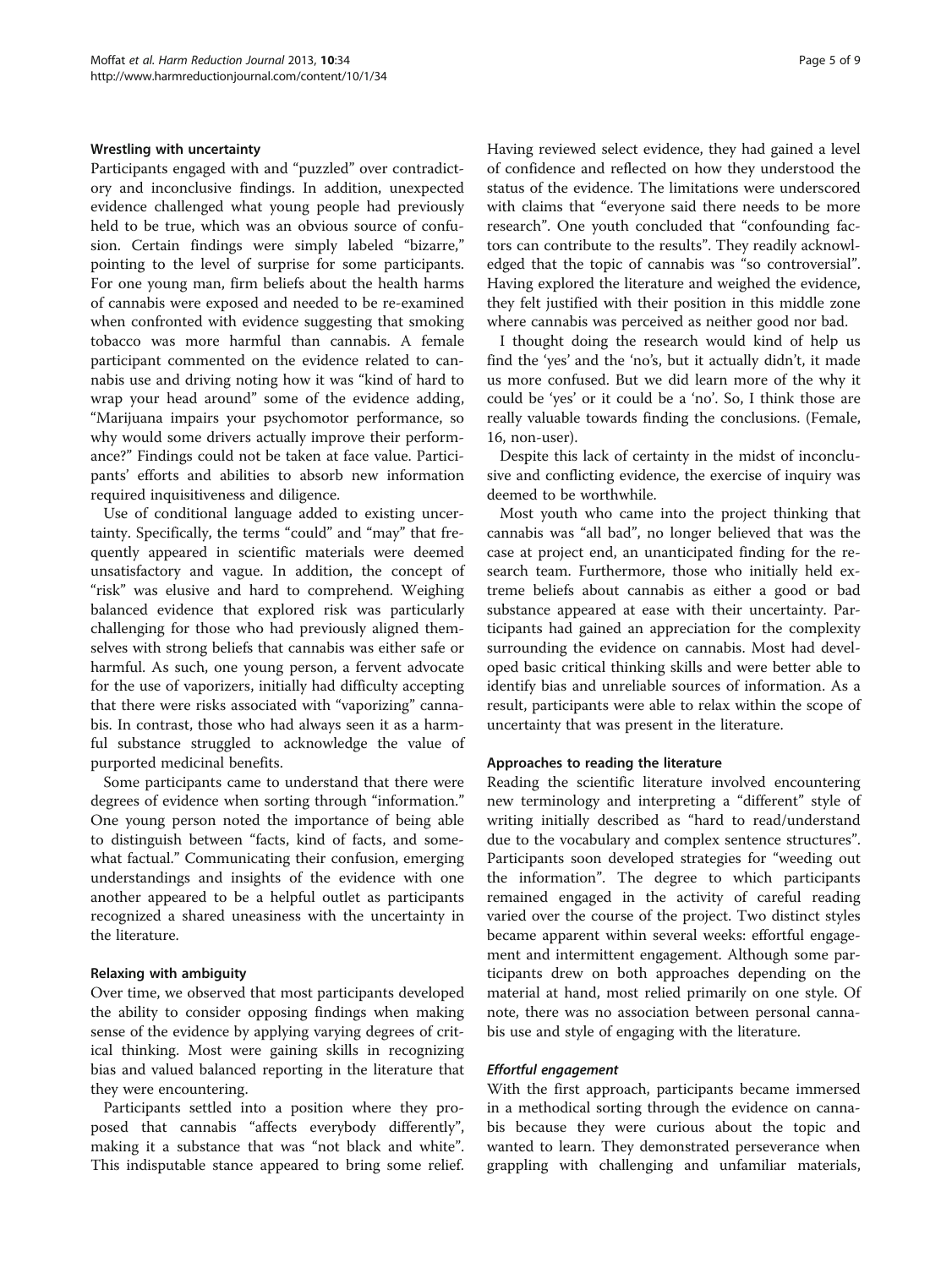highlighting articles, making notes, and developing systems for organizing the new information. One youth routinely read articles twice and was purposeful in her approach.

The first time was sort of to get a feel of it and the second time was to pick out key ideas, to pick out words that I didn't know, to pick out any questions I might have about the article … to focus more on bias. (Female, 17, non-user).

This approach was characterized by enthusiasm for focused learning about the evidence on cannabis, and curiosity about the topic selected for their final research project.

At times, this type of engagement was ephemeral. For one young man, it occurred in spurts based entirely on his interest in specific materials. One research article addressed the debate on measurement issues and cannabis which had sparked his curiosity. After reading it thoroughly, he was articulate in sharing his understanding of the different points of view represented in the article and accompanying commentaries. However, his level of engagement was not sustained when it came to his final presentation, reflective of the second style, intermittent engagement, highlighting the ebb and flow of effort observed with some participants when tasked with engaging with the literature.

A second style involved a 'cherry picking' approach to reading materials on cannabis. Some young people claimed to already have the answer, whereas others appeared generally capable but uninterested in investing the necessary time. This expedient approach was characterized by "skimming" the literature, all the while expressing confidence in "knowing what to look for" in order to "skip through to the important parts". One participant elaborated on selecting what to read.

I pick out the parts that I find interesting. And I read those and then I also look through the graphs first because they're well organized and interesting and I find the relevant sections of text that actually elaborate on those graphs…. I can form my own thought process because I'm reading through it in my own way. (Male, 17, occ. MJ use).

Based on a superficial and partial read, conclusions were drawn quickly. Some entered into the literature, determined to find evidence to support what they already believed and not pursue that which challenged it. On occasion, errors were made as a result of relying on this approach.

## Group outcomes

Despite the challenges that all participants experienced when making sense of the scientific evidence on

cannabis, collaborative public health messages were created by participants in Group 2, reflecting language that was concrete and direct. There was a palpable sense of accomplishment that the group had made sense of some evidence on cannabis.

- 1. It is better to stay abstinent than to suffer the potential consequences.
- 2. It's best not to resort to marijuana when life isn't going well. There is always help available.
- 3. Initiating cannabis use before adulthood is a lot more dangerous than beginning at a later age.
- 4. Marijuana affects everyone differently, both physically and mentally. Know what you're gambling with when using marijuana.
- 5. If you do choose to use it, make sure it only impacts your life and not the lives of others.
- 6. Know your source. There may be more in the dose than just marijuana.
- 7. The higher the dosage, the more severe the impairment.
- 8. Know the risks, make informed decisions, use responsibly.

As one young person acknowledged, "Public health messaging is focused more and more around knowledge and making your own decision from this knowledge, and less around scare tactics". Accordingly, these participants had created balanced public health messages based on their shared knowledge on the topic of cannabis following a review of the evidence. It is worth noting that the above public health messages were produced by a group of young people with a low rate of cannabis use. No doubt comparable messages by youth counterparts who use cannabis regularly would encompass a more permissive tone.

How participation in this study would inform decision-making about whether or not to use cannabis in the future was not the goal of this study. That said, at the end of the project, most participants who had not used cannabis conveyed a resolve to "avoid marijuana at all costs". Participating in this project also influenced self-reflection for several participants who did use cannabis regularly. As one young man noted, "I now feel more cautious in my approach to pot".

In keeping with a KT approach, the collaborative, youth-driven public health messages were assembled into an information brochure, a process which involved substantial input from a Group 2 participant; these resources were later made available to youth prevention workers based in Vancouver high schools. Responses to these brochures have been positive and, consistent with other KT research projects, demonstrate the enhanced applicability of findings that result from involving the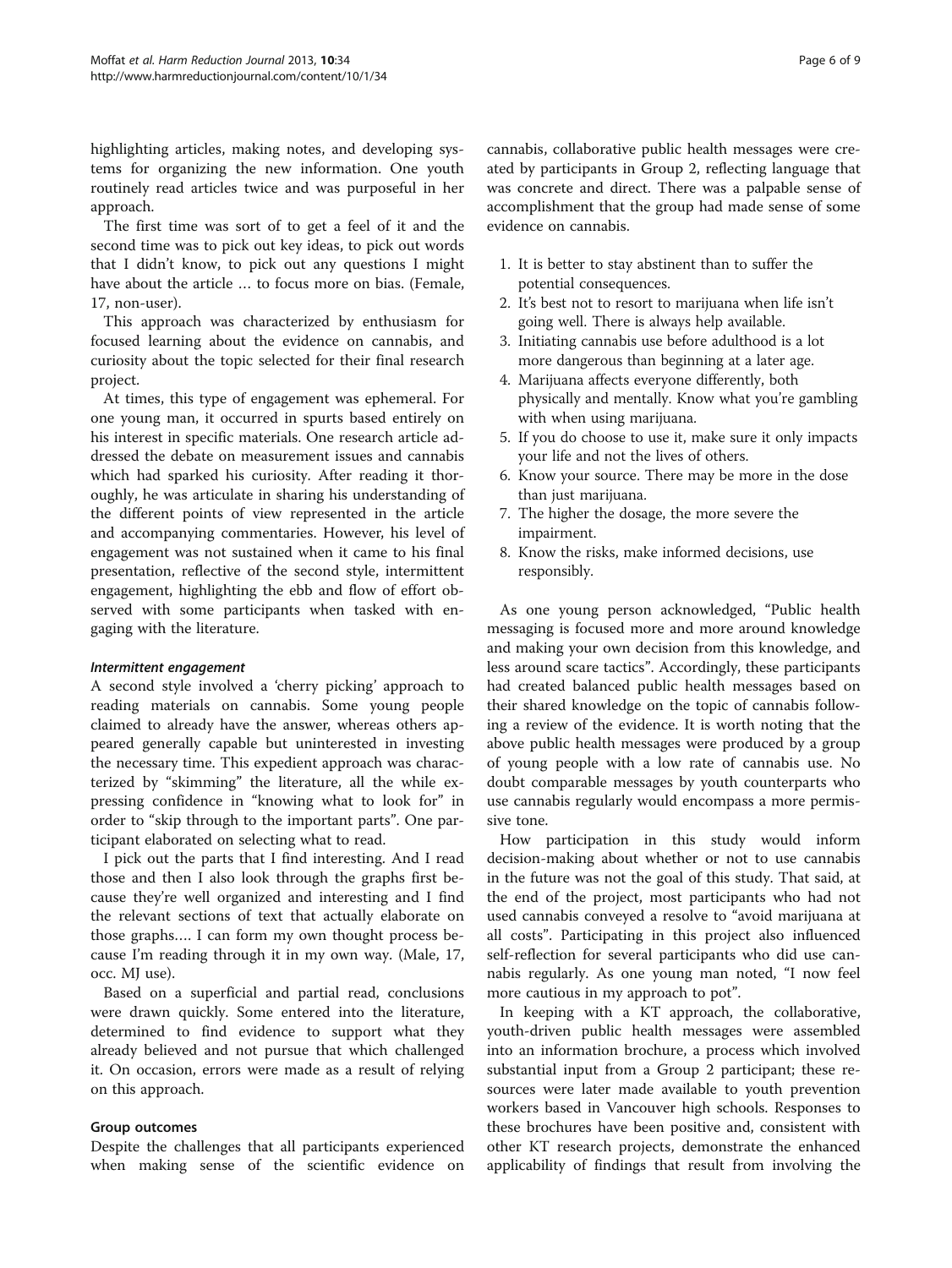end-users of evidence throughout the entire KT process [[26\]](#page-8-0). One youth worker shared, "I really like the messaging" adding "the layout would work really well for the type of work we do. It gives 8 solid points - great youth voice quotes, and reminds us what is most important to youth.... how the message is communicated". Another youth worker identified how the brochure supports initiating critical dialogue on cannabis use, which to date, has been largely absent in schools , adding "it helps that it's through youth voice and not the usual adult or health authority". Requests for additional brochures from several local high schools have resulted in needing to print additional copies. It also points to the dearth of culturally relevant materials available on cannabis to support balanced dialogue on the topic within school settings. Although no formal evaluation of brochure has yet occurred, it is clear that the brochure has been a welcome resource.

By project end, participants conveyed continuing enthusiasm to learn more about cannabis, demonstrating that their interest in the evidence was alive and well. One young man suggested, "Besides making our own messages for teens, I feel that we can use our research to try and reach out to programs such as D.A.R.E. to help them improve their courses". They expressed appreciation for the opportunity to have engaged in research focused on cannabis that had "broadened knowledge" and "opened their eyes" to the challenges in drawing "definite conclusions". Attitudinal shifts towards the substance were expressed from a position of "strictly opposed and ignorant" to "more educated" and able to "consider both sides". And one young man who used cannabis on a regular basis noted, from here on, he would be "more careful checking the credibility of facts". Most were visibly eager to deliver their personal health message and to participate in discussion about a topic that was perceived as "controversial, misunderstood, demonized" and rarely talked about in a non-judgmental forum. One young woman proposed, "Just keep the conversation open… teens love to express themselves given the chance".

# Conclusions

There are clear benefits to understanding how young people make sense of the literature on cannabis. Most youth in this project were capable of reading scientific literature, making sense of content and weighing potential risks related to cannabis use. Given the status of the current evidence on cannabis as well as the abundance and accessibility of information, can we expect youth to reach an unwavering understanding of the associated risks? While it is not possible to monitor how youth access information on cannabis, it is possible to support them in the review of credible sources, and in so doing,

foster capacity for the critical examination of evidence. Importantly, our study findings point to untapped opportunities to challenge beliefs on cannabis and encourage reflection upon possible misunderstandings.

The group setting provided an important context that facilitated some participants' understandings of the evidence of cannabis, albeit with prominent group dynamics at play. There was clearly much value from the discussion component of the project, a time to reflect on and share understandings of the evidence within the group setting. Creating and supporting this environment where youth were able to participate in facilitated cannabis-related discussion with peers and not be judged for held views or personal cannabis practices was well received. Participants were eager to discuss opposing research findings, highlighting the pros and cons of cannabis use, an opportunity that did not exist within the school setting. Building similar opportunities for indepth discussion on cannabis to encourage young people to think critically about the evidence would foster meaningful dialogue.

The different approaches applied to making sense of the evidence are hardly a surprise given the range in personal learning styles and abilities to take in new information. In our study, we intentionally focused on youth aged 15 and older, recognizing that younger people (i.e. those in Grades 8 and 9) need structure and would likely have encountered additional challenges with the demands of the project. Participants were motivated to make sense of the evidence when they were passionate about a specific topic. However, Gasser [[27\]](#page-8-0) notes the double edge sword of knowledge and expertise readily available on the internet, specifically "how the absence of traditional gatekeepers engenders a complicated information landscape, capable of facilitating honest exchange and empowerment as well as danger and harm" (p. 40), hence the urgency of taking into consideration what information young people are now able to uncover. Indeed, this highlights the need to encourage access to and support the uptake of credible information on cannabis.

Admittedly language use remains a challenge in public health [[28\]](#page-8-0); conveying precise and accurate "risk" information to youth and adult populations regarding cannabis is no easy task when much remains unclear [\[29](#page-8-0)]. Our study findings point to the importance of using clear and precise terminology. Ambiguity can be off putting for young people with the use of terms such as "could" and "may", perceived to be indicative of a failure to take a stand by some youth in our study. Not surprisingly, participants carefully selected simple and direct language for their collaborative public health recommendations. How the evidence on cannabis translates into public health messages, including potential risk deserves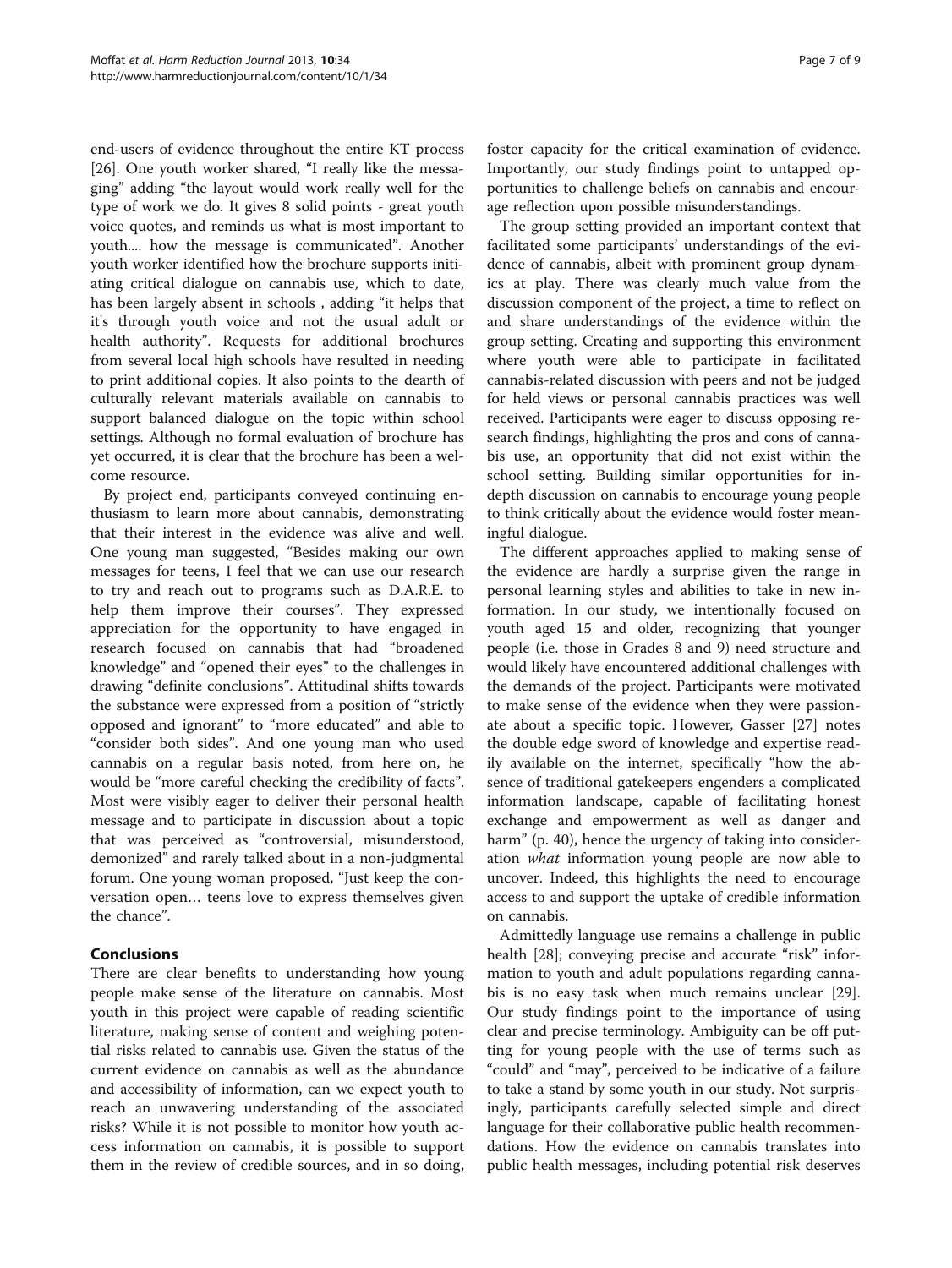<span id="page-7-0"></span>ongoing attention. Given that proposed "theories" regarding risk were perceived to undermine certainty, they may be beyond the comprehension of some youth. Nonetheless, engaging in meaningful discussion about and reflecting upon possible risks and theories appears to contribute to more sophisticated understandings as was the case for some participants in this study.

With regard to researchers engaged in KT activities, our findings reveal that young people are indeed capable and appreciative of the opportunity to engage in KT activities. Furthermore, given that involving knowledge users in the KT process is seen as an important step towards enhancing the outcomes of this work, youth must be acknowledged and engaged as a central stakeholder group, particularly when it concerns evidence for use by youth populations; young people respond differently to information than do adults [\[23](#page-8-0)].

Finally, project findings revealed how young people can contribute to the public health dialogue on cannabis. Creating accurate and credible public health recommendations is undeniably a challenge, yet the youth in our study were able to do so. Currently in Canada, there is little consensus on appropriate public health messages for this illicit yet widely used substance. Recommendations or "Lower risk guidelines" for cannabis use were created for adult populations [\[30](#page-8-0)] and implicitly for youth and young adult populations in a "Taking Care with Cannabis", brochure [[31](#page-8-0)]; both were written by adults without input from young people. Including youth voices and perspectives on culturally relevant public health recommendations has the potential for reaching the youth population in a credible fashion. For most youth who are recreational cannabis users, cannabis is harmless, a rite of passage that ends as young people settle into adults lives and careers [6]. Balanced public health dialogue regarding potential risks of cannabis based on the best evidence must be part of health education for it to be deemed believable.

This study is not without limitations. Most participants were clearly motivated as demonstrated by their willingness to participate in an after school activity that required additional reading and project work; most were high achievers academically. Given this small sample, our findings are not representative of all youth. In many ways, participants reflected the demographics of Vancouver; for some, English was not their first language which may have added a layer of difficulty with comprehension of some materials. One participant from Group 1, who encountered challenges finalizing his research project, did not attend the final session and was lost to follow-up. Gordon [\[32\]](#page-8-0) notes that in ethnography, data is generated by researchers rather than collected. Obviously, the team could only make observations when youth were physically present. Although some research logs contained rich data that shed light on making meaning of the evidence on cannabis, it was not possible to observe what transpired when youth were engaged in making sense at home.

As adults, it is a challenge to understand the perspectives of young people. The aim of this study was to attempt to understand how young people make sense of the evidence on cannabis. Our study findings reveal the abilities of some young people to critically review the evidence and to contribute to public health and harm reduction messaging. As Reist proposes, health literacy in the domain of drug education is a resource or asset, and a precursor for healthy action [[33](#page-8-0)]. Adults involved in the field of public health must not underestimate the capabilities of young people.

#### Abbreviations

DARE: Drug abuse resistance education; KT: Knowledge translation; B.C.: British Columbia.

#### Competing interests

The authors declare that they have no competing interests.

#### Authors' contributions

BMM led the conceptualization, design, project coordination, analysis and writing of this manuscript. EJ participated in coordination of the study, contributed to analysis and interpretation of the data and writing of the manuscript. JJ is the principal study investigator, contributed to the conceptualization, design, analysis and interpretation of the data, and writing of the manuscript. All authors read and approved the final manuscript.

#### Acknowledgements

This research was supported by funds from Canadian Institute of Health Research (CIHR). Financial support for participating in this study was provided to Emily Jenkins through a Canadian Institutes of Health Research (CIHR) Canadian Graduate Scholarship Doctoral Award.

#### Received: 3 July 2013 Accepted: 21 November 2013 Published: 27 November 2013

#### References

- 1. Bostwick JM: Blurred boundaries: the therapeutics and politics of medical marijuana. Mayo Clin Proc 2012, 87(2):172–186.
- 2. Health Canada: Drug and alcohol use statistics. [[http://www.hc-sc.gc.ca/hc](http://www.hc-sc.gc.ca/hc-ps/drugs-drogues/stat/index-eng.php)[ps/drugs-drogues/stat/index-eng.php\]](http://www.hc-sc.gc.ca/hc-ps/drugs-drogues/stat/index-eng.php)
- 3. Stop the Violence BC. [[http://stoptheviolencebc.org/\]](http://stoptheviolencebc.org/)
- 4. Angus Reid Public Opinion. [[http://www.angus-reid.com/polls/47901/most](http://www.angus-reid.com/polls/47901/most-americans-and-canadians-are-ready-to-legalize-marijuana/)[americans-and-canadians-are-ready-to-legalize-marijuana/\]](http://www.angus-reid.com/polls/47901/most-americans-and-canadians-are-ready-to-legalize-marijuana/)
- 5. Hall W: The adverse health effects of cannabis use: what are they, and what are their implications for policy? Int J Drug Policy 2009, 20(6):458-466
- 6. Hall W, Degenhardt L: Adverse health effects of non-medical cannabis use. Lancet 2009, 374(9698):1383–1391.
- 7. Zammit S, Moore THM, Barnes TRE, Jones PB, Burke M, Lewis G: Effects of cannabis use on outcomes of psychotic disorders: systematic review. Br J Psychiatry 2008, 193:357–363.
- 8. Owen KP, Sutter ME, Albertson TE: Marijuana: respiratory tract effects. Clin Rev Allergy Immunol 2013:1–17. [http://www.ncbi.nlm.nih.gov/pubmed/](http://www.ncbi.nlm.nih.gov/pubmed/23715638) [23715638](http://www.ncbi.nlm.nih.gov/pubmed/23715638).
- 9. McLaren J, Swift W, Dillon P, Allsop S: Cannabis potency and contamination: a review of the literature. Addiction 2008, 103(7):1100-1109.
- 10. Crippa JA, Derenusson GN, Ferrari TB, Wichert-Ana L, Duran FL, Martin-Santos R, Simões MV, Bhattacharyya S, Fusar-Poli P, Atakan Z, Santos Filho A, Freitas-Ferrari MC, McGuire PK, Zuardi AW, Busatto GF, Hallak JE: Neural basis of anxiolytic effects of cannabidiol (CBD) in generalized social anxiety disorder: a preliminary report. J Psychopharmacol 2011, 25(1):121–130.